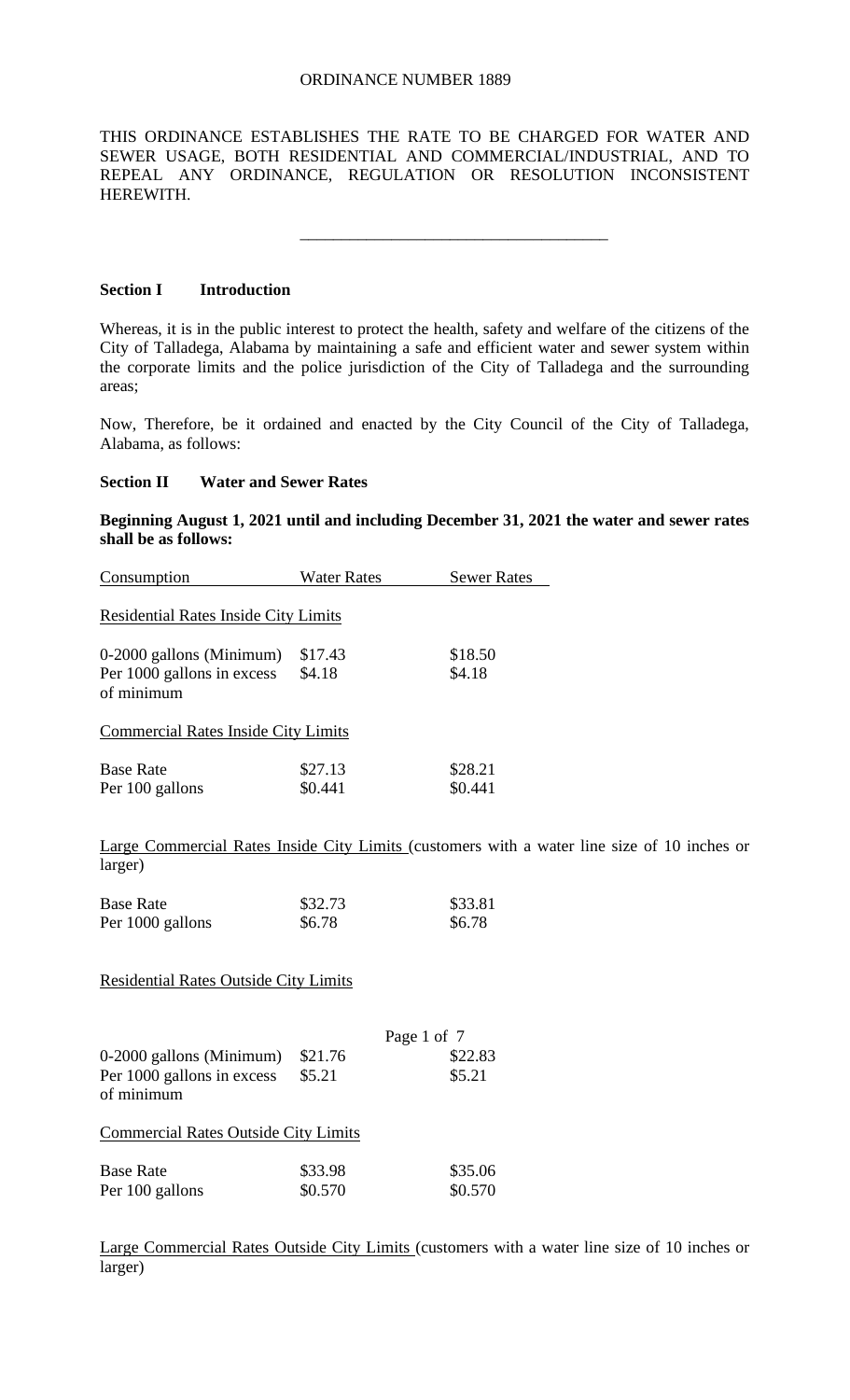| <b>Base Rate</b> | \$41.42 | \$42.49 |
|------------------|---------|---------|
| Per 1000 gallons | \$8.55  | \$8.55  |

### **Beginning January 1, 2022 until and including September 30, 2022 the water and sewer rates shall be as follows:**

| Consumption                                                                                                                                                                                                                                                                                      | <b>Water Rates</b> | <b>Sewer Rates</b> |
|--------------------------------------------------------------------------------------------------------------------------------------------------------------------------------------------------------------------------------------------------------------------------------------------------|--------------------|--------------------|
| <b>Residential Rates Inside City Limits</b>                                                                                                                                                                                                                                                      |                    |                    |
| 0-2000 gallons (Minimum)                                                                                                                                                                                                                                                                         | \$18.73            | \$19.89            |
| Per 1000 gallons in excess                                                                                                                                                                                                                                                                       | \$4.50             | \$4.50             |
| of minimum                                                                                                                                                                                                                                                                                       |                    |                    |
| <b>Commercial Rates Inside City Limits</b>                                                                                                                                                                                                                                                       |                    |                    |
| <b>Base Rate</b>                                                                                                                                                                                                                                                                                 | \$29.17            | \$30.32            |
| Per 100 gallons                                                                                                                                                                                                                                                                                  | \$0.474            | \$0.474            |
|                                                                                                                                                                                                                                                                                                  |                    |                    |
| $\mathbf{I}$ and $\mathbf{I}$ and $\mathbf{I}$ and $\mathbf{I}$ and $\mathbf{I}$ and $\mathbf{I}$ and $\mathbf{I}$ and $\mathbf{I}$ and $\mathbf{I}$ and $\mathbf{I}$ and $\mathbf{I}$ and $\mathbf{I}$ and $\mathbf{I}$ and $\mathbf{I}$ and $\mathbf{I}$ and $\mathbf{I}$ and $\mathbf{I}$ and |                    |                    |

Large Commercial Rates Inside City Limits (customers with a water line size of 10 inches or larger)

| <b>Base Rate</b> | \$35.19 | \$36.34 |
|------------------|---------|---------|
| Per 1000 gallons | \$7.29  | \$7.29  |

## Residential Rates Outside City Limits

| 0-2000 gallons (Minimum)<br>Per 1000 gallons in excess<br>of minimum | \$23.39<br>\$5.60  | \$24.55<br>\$5.60  |
|----------------------------------------------------------------------|--------------------|--------------------|
| <b>Commercial Rates Outside City Limits</b>                          |                    |                    |
| <b>Base Rate</b><br>Per 100 gallons                                  | \$36.53<br>\$0.612 | \$37.68<br>\$0.612 |

Large Commercial Rates Outside City Limits (customers with a water line size of 10 inches or larger)

| <b>Base Rate</b> | \$44.53 | \$45.68 |
|------------------|---------|---------|
| Per 1000 gallons | \$9.19  | \$9.19  |

Page 2 of 7

**Beginning October 1, 2022 until and including September 30, 2023 the water and sewer rates shall be as follows:**

| Consumption                                 | <b>Water Rates</b> | <b>Sewer Rates</b> |
|---------------------------------------------|--------------------|--------------------|
| <b>Residential Rates Inside City Limits</b> |                    |                    |
| 0-2000 gallons (Minimum)                    | \$19.67            | \$20.88            |
| Per 1000 gallons in excess                  | \$4.72             | \$4.72             |
| of minimum                                  |                    |                    |
|                                             |                    |                    |

Commercial Rates Inside City Limits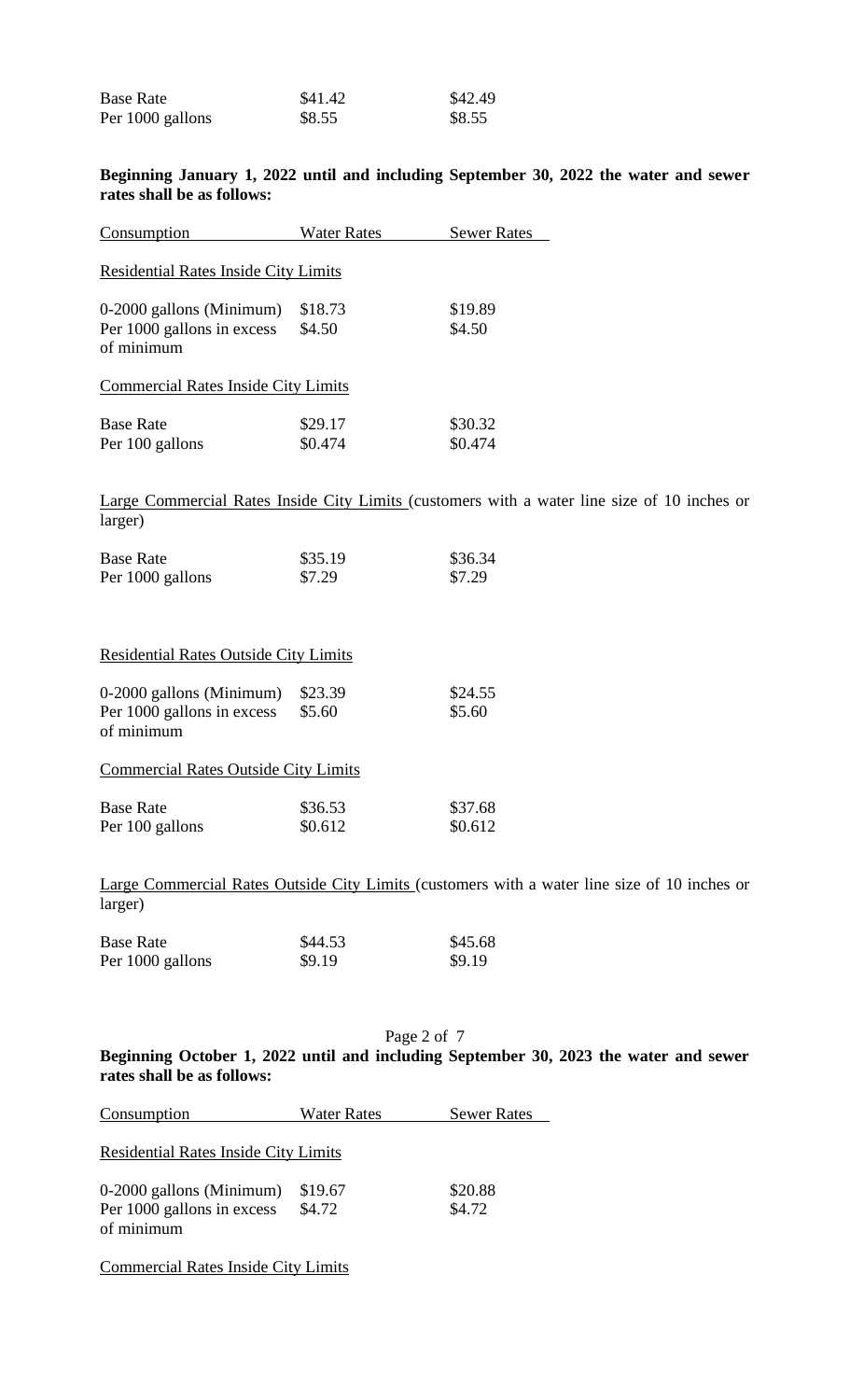| <b>Base Rate</b> | \$30.63 | \$31.84 |
|------------------|---------|---------|
| Per 100 gallons  | \$0.497 | \$0.497 |

Large Commercial Rates Inside City Limits (customers with a water line size of 10 inches or larger)

| <b>Base Rate</b> | \$36.95 | \$38.16 |
|------------------|---------|---------|
| Per 1000 gallons | \$7.66  | \$7.66  |

# Residential Rates Outside City Limits

| 0-2000 gallons (Minimum)<br>Per 1000 gallons in excess<br>of minimum | \$24.56<br>\$5.89  | \$25.77<br>\$5.89  |
|----------------------------------------------------------------------|--------------------|--------------------|
| <b>Commercial Rates Outside City Limits</b>                          |                    |                    |
| <b>Base Rate</b><br>Per 100 gallons                                  | \$38.36<br>\$0.643 | \$39.57<br>\$0.643 |

Large Commercial Rates Outside City Limits (customers with a water line size of 10 inches or larger)

| <b>Base Rate</b> | \$46.75 | \$47.97 |
|------------------|---------|---------|
| Per 1000 gallons | \$9.65  | \$9.65  |

#### **Beginning October 1, 2023 until and including September 30, 2024 the water and sewer rates shall be as follows:**

| Consumption                                 | <b>Water Rates</b> | <b>Sewer Rates</b> |  |  |
|---------------------------------------------|--------------------|--------------------|--|--|
| <b>Residential Rates Inside City Limits</b> |                    |                    |  |  |
| 0-2000 gallons (Minimum)                    | \$20.65            | \$21.93            |  |  |
| Per 1000 gallons in excess<br>of minimum    | \$4.96             | \$4.96             |  |  |
| <b>Commercial Rates Inside City Limits</b>  |                    |                    |  |  |
| <b>Base Rate</b>                            | \$32.16            | \$33.43            |  |  |
| Per 100 gallons                             | \$0.522            | \$0.522            |  |  |

### Page 3 of 7

Large Commercial Rates Inside City Limits (customers with a water line size of 10 inches or larger)

| <b>Base Rate</b> | \$38.80 | \$40.07 |
|------------------|---------|---------|
| Per 1000 gallons | \$8.04  | \$8.04  |

Residential Rates Outside City Limits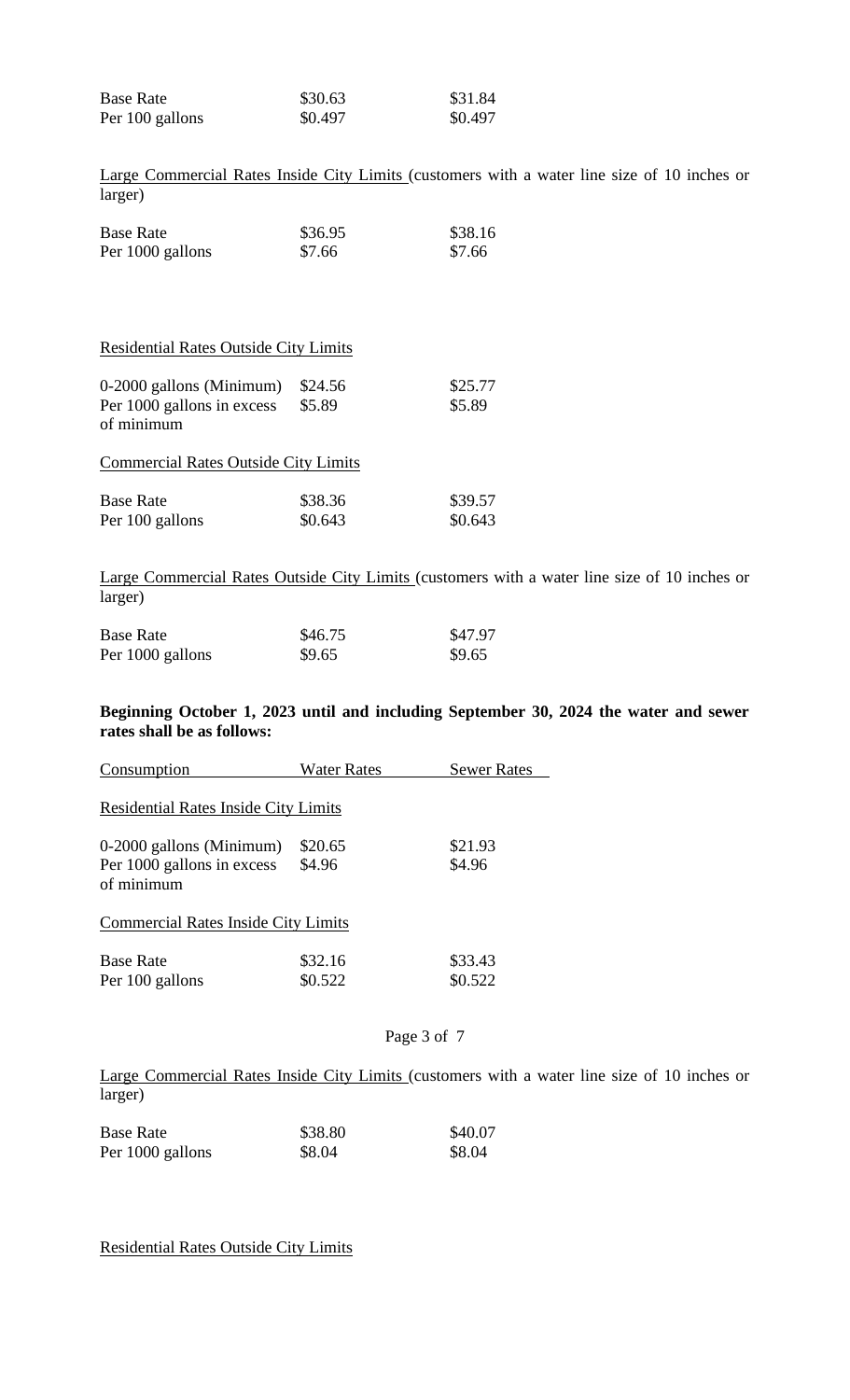| $0-2000$ gallons (Minimum) \$25.79 |        | \$27.06 |
|------------------------------------|--------|---------|
| Per 1000 gallons in excess         | \$6.18 | \$6.18  |
| of minimum                         |        |         |

| <b>Commercial Rates Outside City Limits</b> |         |         |  |
|---------------------------------------------|---------|---------|--|
| <b>Base Rate</b>                            | \$40.27 | \$41.55 |  |
| Per 100 gallons                             | \$0.675 | \$0.675 |  |

Large Commercial Rates Outside City Limits (customers with a water line size of 10 inches or larger)

| <b>Base Rate</b> | \$49.09 | \$50.36 |
|------------------|---------|---------|
| Per 1000 gallons | \$10.13 | \$10.13 |

## **Beginning October 1, 2024 until and including September 30, 2025 the water and sewer rates shall be as follows:**

| Consumption                                 | <b>Water Rates</b> | <b>Sewer Rates</b> |  |  |
|---------------------------------------------|--------------------|--------------------|--|--|
| <b>Residential Rates Inside City Limits</b> |                    |                    |  |  |
| 0-2000 gallons (Minimum)                    | \$21.69            | \$23.02            |  |  |
| Per 1000 gallons in excess                  | \$5.20             | \$5.20             |  |  |
| of minimum                                  |                    |                    |  |  |
| <b>Commercial Rates Inside City Limits</b>  |                    |                    |  |  |
| <b>Base Rate</b>                            | \$33.77            | \$35.10            |  |  |
| Per 100 gallons                             | \$0.548            | \$0.548            |  |  |

Large Commercial Rates Inside City Limits (customers with a water line size of 10 inches or larger)

| <b>Base Rate</b> | \$40.74 | \$42.07 |
|------------------|---------|---------|
| Per 1000 gallons | \$8.44  | \$8.44  |

| <b>Residential Rates Outside City Limits</b> |  |  |
|----------------------------------------------|--|--|
|                                              |  |  |

| $0-2000$ gallons (Minimum) | \$27.08 | \$28.41 |
|----------------------------|---------|---------|
| Per 1000 gallons in excess | \$6.49  | \$6.49  |
| of minimum                 |         |         |

```
Page 4 of 7
```
## Commercial Rates Outside City Limits

| <b>Base Rate</b> | \$42.29 | \$43.63 |
|------------------|---------|---------|
|                  |         |         |
| Per 100 gallons  | \$0.709 | \$0.709 |

Large Commercial Rates Outside City Limits (customers with a water line size of 10 inches or larger)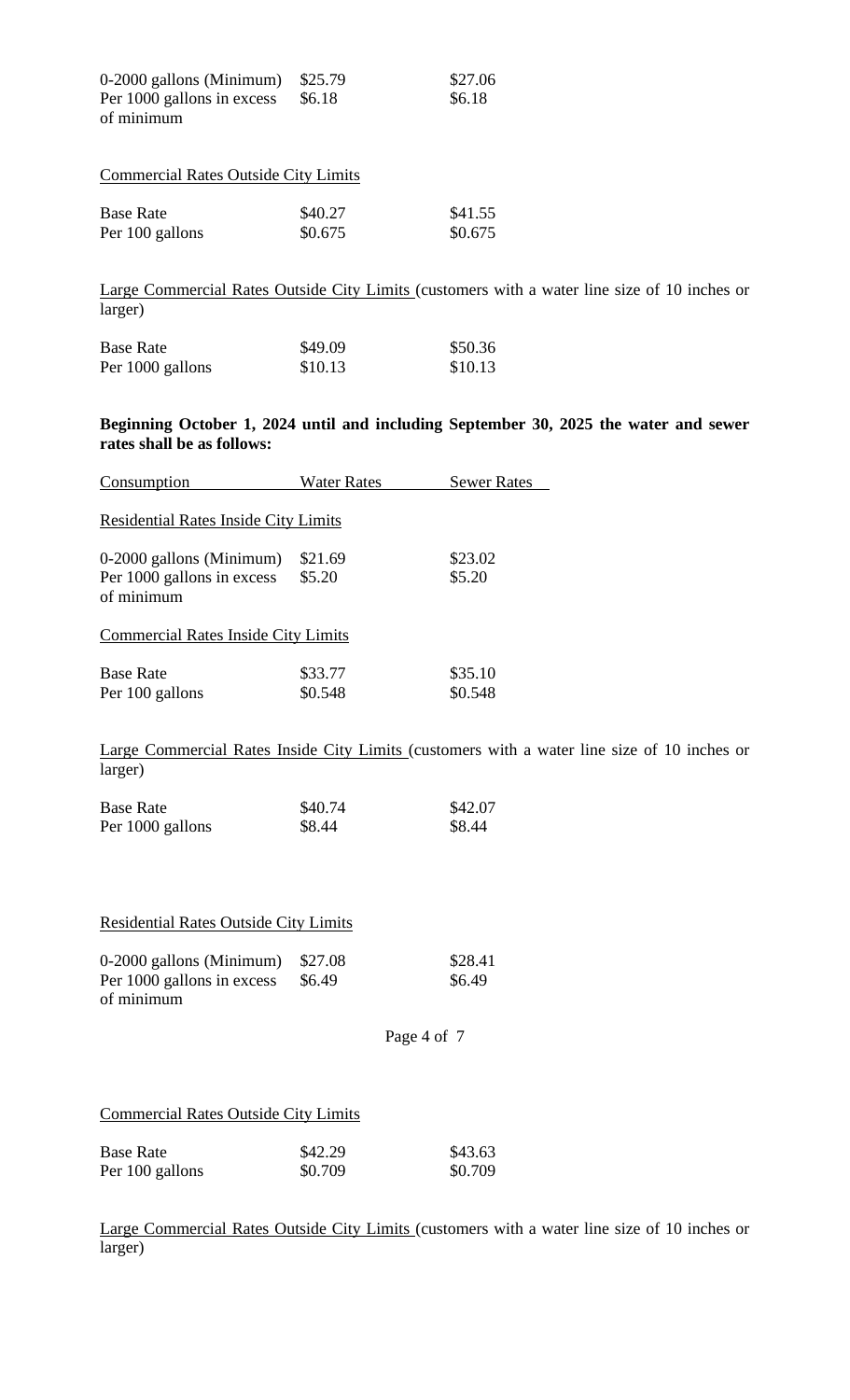| <b>Base Rate</b> | \$51.54 | \$52.88 |
|------------------|---------|---------|
| Per 1000 gallons | \$10.64 | \$10.64 |

## **Beginning October 1, 2025 until and continuing thereafter the water and sewer rates shall be as follows:**

| Consumption                                                     | <b>Water Rates</b> | <b>Sewer Rates</b> |
|-----------------------------------------------------------------|--------------------|--------------------|
| <b>Residential Rates Inside City Limits</b>                     |                    |                    |
| 0-2000 gallons (Minimum)                                        | \$22.77            | \$24.17            |
| Per 1000 gallons in excess<br>of minimum                        | \$5.46             | \$5.46             |
| <b>Commercial Rates Inside City Limits</b>                      |                    |                    |
| <b>Base Rate</b>                                                | \$35.45            | \$36.86            |
| Per 100 gallons                                                 | \$0.576            | \$0.576            |
|                                                                 |                    |                    |
| Large Commercial Rates Inside City Limits (customers with a way |                    |                    |
| lərrər                                                          |                    |                    |

ater line size of 10 inches or larger)

| <b>Base Rate</b> | \$42.77 | \$44.18 |
|------------------|---------|---------|
| Per 1000 gallons | \$8.86  | \$8.86  |

#### Residential Rates Outside City Limits

| $0-2000$ gallons (Minimum) $$28.43$ |        | \$29.84 |
|-------------------------------------|--------|---------|
| Per 1000 gallons in excess          | \$6.81 | \$6.81  |

#### Commercial Rates Outside City Limits

| <b>Base Rate</b> | \$44.40 | \$45.81 |
|------------------|---------|---------|
| Per 100 gallons  | \$0.744 | \$0.744 |

Large Commercial Rates Outside City Limits (customers with a water line size of 10 inches or larger)

| <b>Base Rate</b> | \$54.12 | \$55.53 |
|------------------|---------|---------|
| Per 1000 gallons | \$11.17 | \$11.17 |

Page 5 of 7

## **Section III CPI Adjustment**

Notwithstanding the published rate schedule hereinabove, the rate for any amount of water and/or sewer used in excess of the amount in the minimum rate will be reviewed and may be adjusted annually to reflect increases in the Consumer Price Index for All Urban Consumers, South Region, for all items, published by the United States Department of Labor on its website at http://www.bls.gov/cpi. Any such increase in rates as a result of changes to CPI shall be implemented by the Water & Sewer Department Manager after consultation with the City Manager regarding the same. The adjustment will be effective on the first day of the month following the publication of the CPI-U by the United States Department of Labor for the South Region 12-month percent change, after each one year anniversary of the Effective Date, the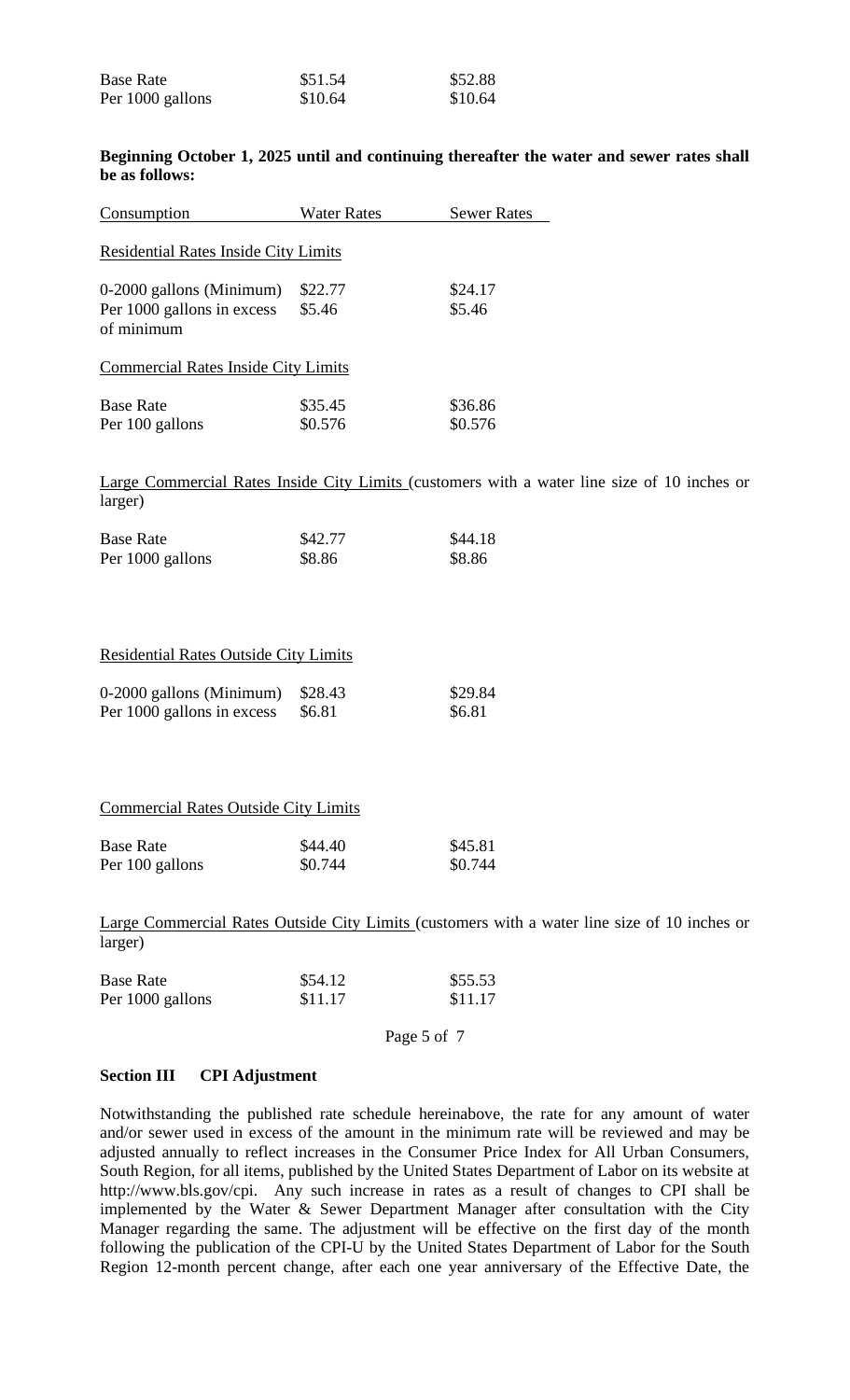Effective Date for the purpose of this paragraph being October 1, 2021. By way of example only, if the Effective Date is October 1, 2021, the adjustment would be effective on October 1, 2022, following publication of the CPI-U on or before September 30, 2022. The Rate Fee for water consumption and sewer usage in excess of the Minimum Rate will be multiplied by the percent increase in the CPI-U during each subsequent twelve month period to determine the rate to be applied to the volume of water and sewer used by the customer.

## **Section IV Utility Service Use Tax**

There is hereby levied, in addition to all other taxes of every kind now imposed by law, and shall be collected as herein provided, an excise tax on the storage, use, or other consumption of domestic water supplied by the City of Talladega. The term "domestic water" is all water except water that is sold to persons for use or consumption in industrial processes and not primarily for human consumption. The amount of the tax shall be determined by the application of rates against the sales price of such services in the City of Talladega and its police jurisdiction. The tax shall be computed monthly in accordance with the following table:

| If the total sales price of the utility   | The tax with respect to the        |
|-------------------------------------------|------------------------------------|
| services furnished by a utility and       | utility service is:                |
| stored, used, or otherwise consumed       |                                    |
| by a person in one month is:              |                                    |
| Not over \$40,000.00                      | 4% of the sales price              |
| Over \$40,000.00 but not over \$60,000.00 | $$1,600.00$ plus 3% of excess over |
|                                           | \$40,000.00                        |
| Over \$60,000.00                          | $$2,200.00$ plus 2% of excess over |
|                                           | \$60,000.00                        |

# **Section V Additional Charges**

| Turn on service deposit fee:                                                             | \$50.00                                                                                     |
|------------------------------------------------------------------------------------------|---------------------------------------------------------------------------------------------|
| Connection fee:                                                                          | \$20.00                                                                                     |
| Late/delinquent fee:                                                                     | \$10.00                                                                                     |
| Sewer impact fee:                                                                        | Additional \$1.00 per 1000 gallons used for<br>customers located outside of the city limits |
| or customers on special sewer lines/pumping stations                                     |                                                                                             |
| After hours charge                                                                       | \$30.00                                                                                     |
| Cut-off valve replacement                                                                | \$50.00                                                                                     |
| Broken lock                                                                              | \$30.00                                                                                     |
| Returned check fee                                                                       | \$26.00                                                                                     |
| Authorized use of fire hydrant                                                           | \$30.00 plus the cost of water                                                              |
| Unauthorized use of fire hydrant                                                         | \$100.00                                                                                    |
|                                                                                          | Meter tampering fee for any customer whose service has been tampered with in the following  |
|                                                                                          | manner: meter lock broken; meter dial damaged or disconnected; meter lock removed; meter    |
| broken; meter stolen; unauthorized connection inserted; or any unauthorized water usage: |                                                                                             |
| First occurrence:                                                                        | \$100.00                                                                                    |
| Second occurrence:                                                                       | \$200.00                                                                                    |
| Each occurrence after second occurrence:                                                 | \$500.00                                                                                    |

Page 6 of 7

## **Section VI Penalties**

Theft of water service occurs when any customer re-connects water service in any manner after the City of Talladega Water and Sewer Department has disconnected the water service. In addition to the amount of the delinquent bill, a reconnection fee and meter tampering fee shall be due before water service will be reconnected.

Theft of water service occurs when someone knowingly and intentionally makes an illegal physical connection to the water system for the purpose of receiving water service in their home or business, or when any person knowingly has water service in their home or business without notifying the Talladega Water and Sewer Department.